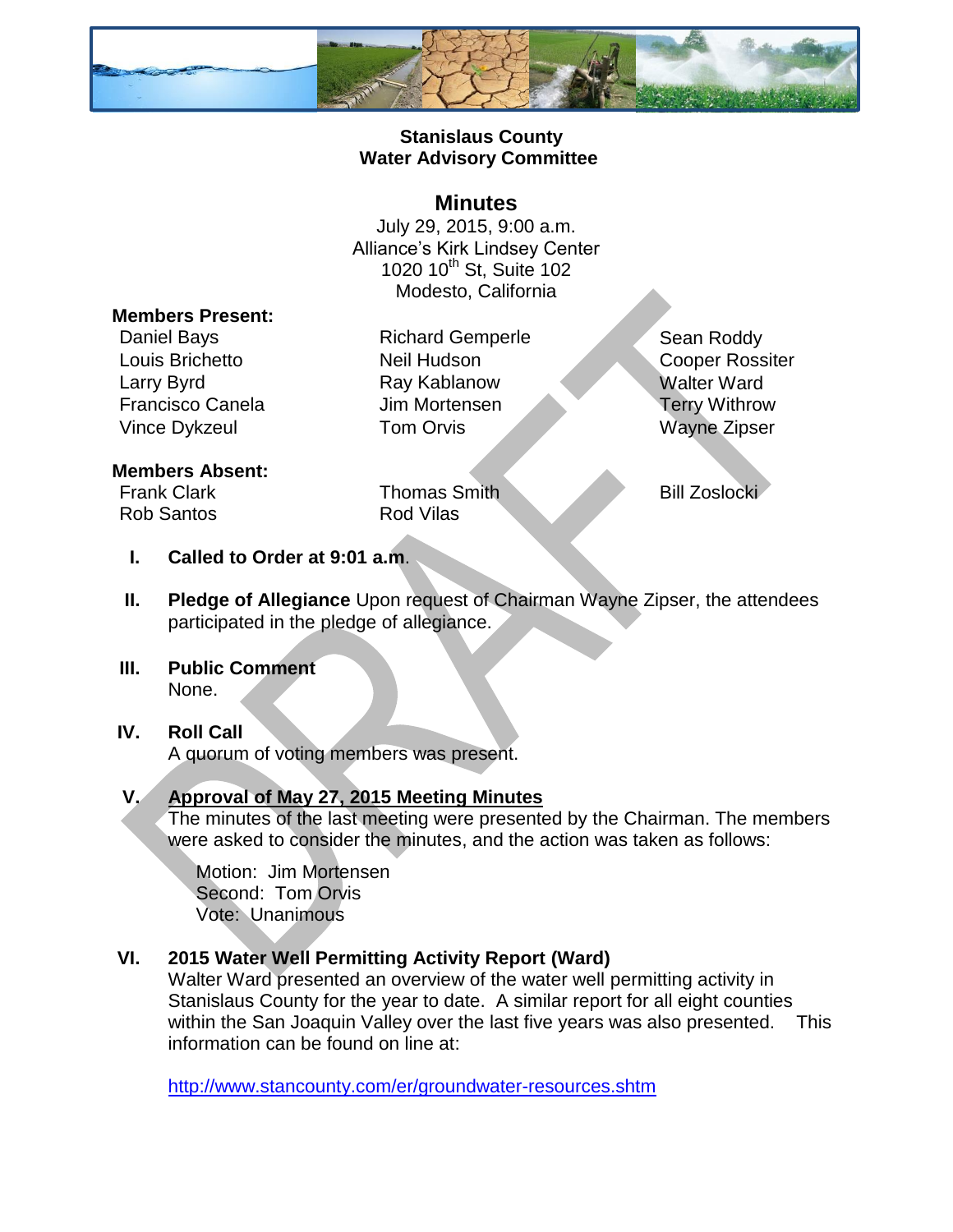

#### **VII. Groundwater Ordinance Well Permitting and CEQA Review Process Report (Jacobson, James & Associates)**

This information can be found on line at:

<http://www.stancounty.com/er/groundwater-resources.shtm>



### **VIII. "Eastern Stanislaus County Groundwater Resources Database Update" (Tetra Tech)**

This information can be found on line at:

<http://www.stancounty.com/er/groundwater-resources.shtm>



- **IX. Sustainable Groundwater Management Act (SGMA) Implementation Update (Ward)**
	- **a. Groundwater Sustainability Agency Formation**
	- **b. DWR Activities**

Express that is being many of the status of the CRA Review Constrained in the committee Well Permitting and CEQA Review (Jacobson, James & Associates)<br>
This information can be found on line at:<br>
http://www.stancounty.com/e Walter Ward presented an overview of the status of the formation of the various Groundwater Sustainability Agencies (GSAs) in the region and noted the progress that is being made in both the Modesto and Turlock subbasins with regards to the post-SGMA MOU's that were being used to move the process forward. The activities in the Delta-Mendota subbasin on the west side of the County have been delayed due to other issues related to surface water deliveries this summer. The San Joaquin basin is moving forward with the creation of a working group to begin exploring the GSA formation issues and stakeholders.

The Department of Water Resources continues to move forward with their regulatory processes pertaining to basin boundary adjustments. More information on this topic can be found at the following electronic address:

[http://www.water.ca.gov/groundwater/sgm/basin\\_boundaries.cfm#regsat](http://www.water.ca.gov/groundwater/sgm/basin_boundaries.cfm#regsat)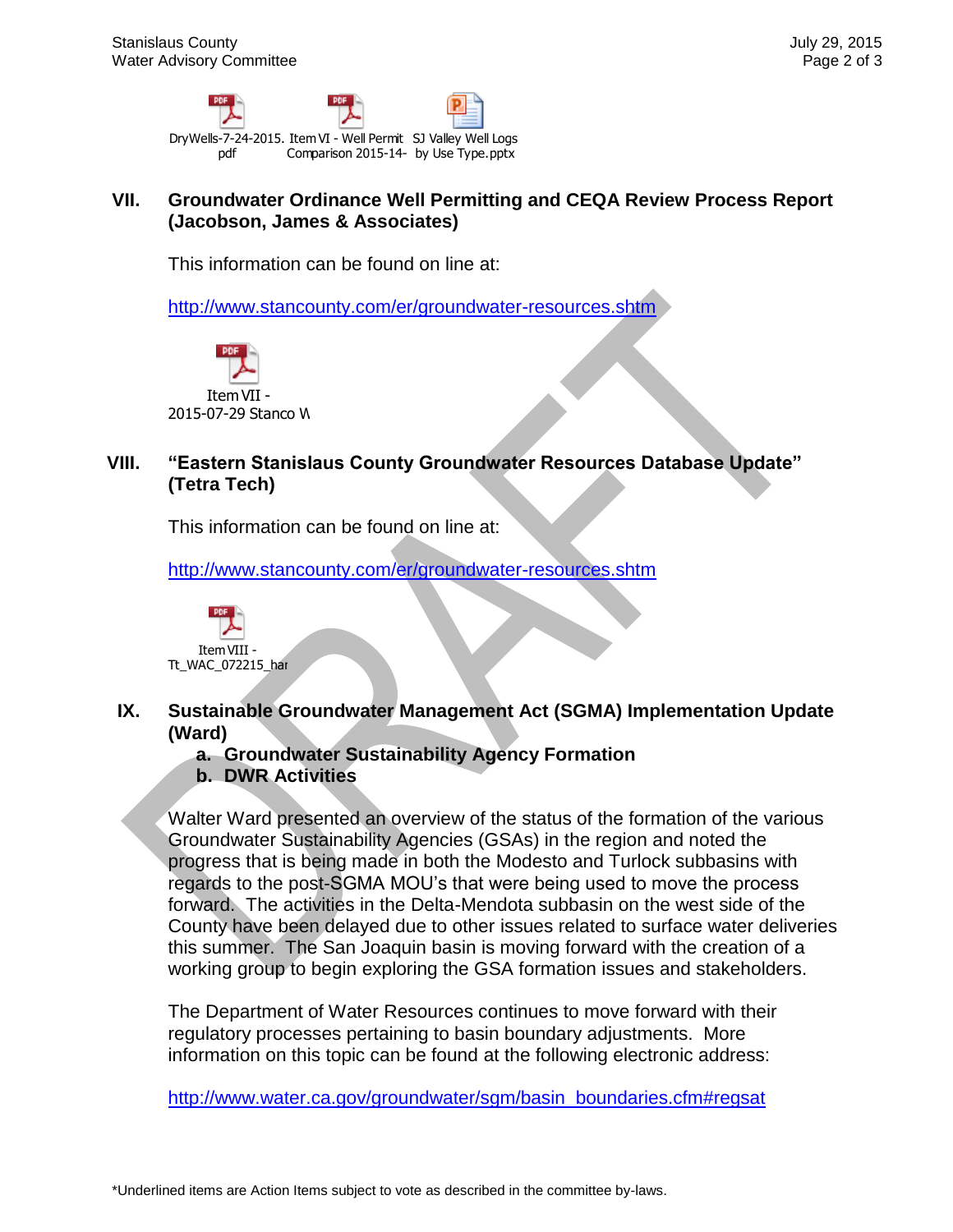#### **X. Meeting adjourned at 11:22 a.m.**

#### **Next Meeting:**

Wednesday, September 30, 2015, at 9:00 a.m. Alliance's Kirk Lindsey Center 1020 10th Street, Suite 102 Modesto, California

PREPARED BY: ANETTE ARIAS, Administrative Secretary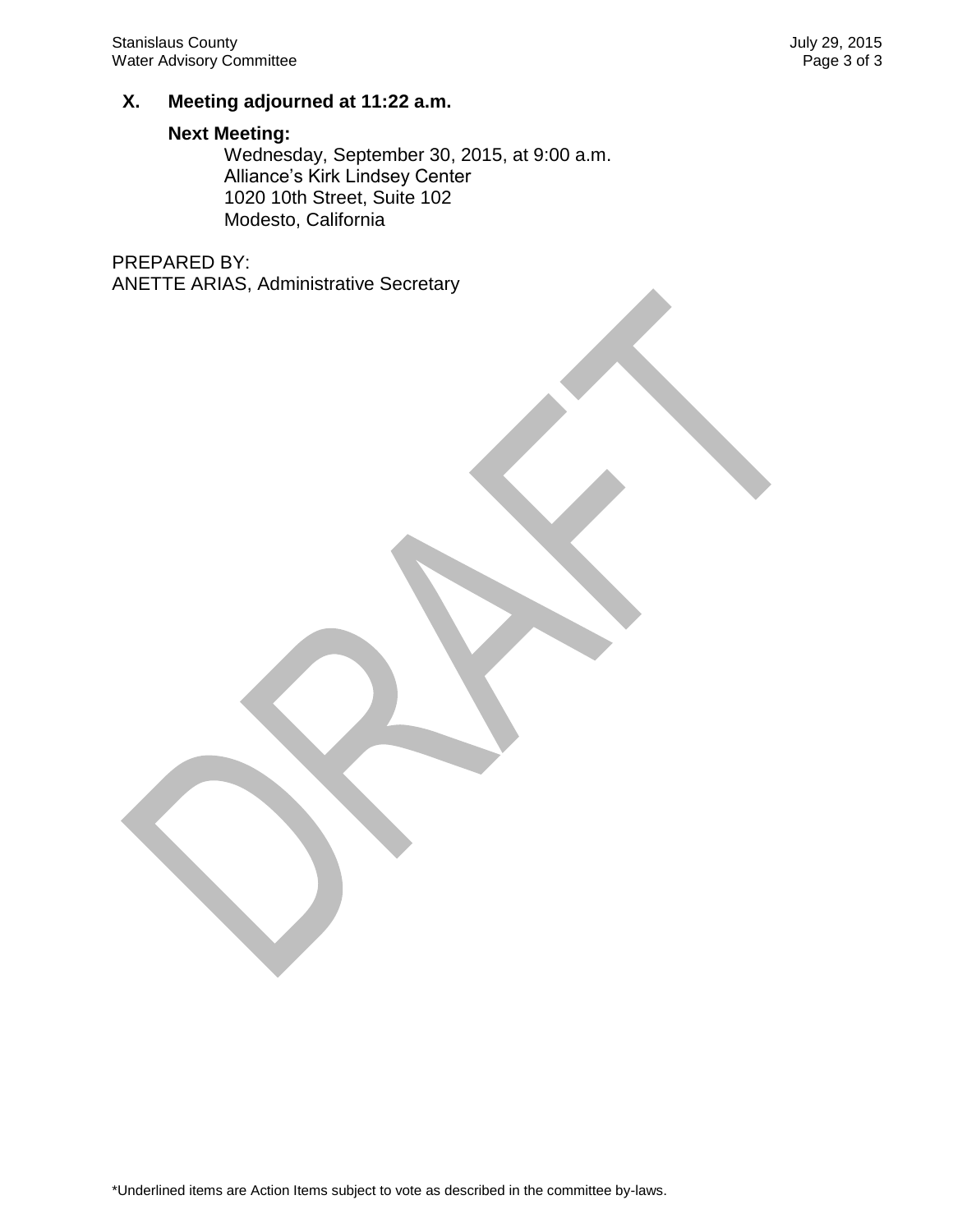## **Stanislaus County Water Advisory Committee Voting & Attendance Record Committee Roster (Voting Members)**

| Meeting<br>Date | Action Item No.               | Daniel Bays | <b>Bairos</b><br>$\overline{\mathbf{z}}$ | -ouis Brichetto | Byrd<br><b>Aue</b> | Canela<br>Fransisco | Frank Clark | Vince Dykzeul | Richard Gemperle | Neil Hudson | Kablanow<br>Ray | Michael Lynch | Jim Mortensen | Tom Orvis | Donald Peterson | Sean Roddy | Cooper Rossiter | Santos<br>Rob | Thomas Smith | Chris Vierra | Vilas<br>Rod <sup>-</sup> | Forrest White | Zipser<br>Wayne | <b>Zoslocki</b><br>Bill | Totals<br>Y | N              | Pass/<br>Fail |
|-----------------|-------------------------------|-------------|------------------------------------------|-----------------|--------------------|---------------------|-------------|---------------|------------------|-------------|-----------------|---------------|---------------|-----------|-----------------|------------|-----------------|---------------|--------------|--------------|---------------------------|---------------|-----------------|-------------------------|-------------|----------------|---------------|
| 2/26/14         | VII - Chair                   |             | Υ                                        | Y               | Y                  | Υ                   |             |               | Y                | <b>NP</b>   | <b>NP</b>       | Y             | Y             | Y         | Υ               | Y          | Y               | Υ             | Y            | Υ            |                           | Y             | <b>NV</b>       | Y                       | 16          | $\mathbf 0$    | P             |
|                 | VII - Vice Chair              |             | Y                                        | Y               | Y                  | Y                   |             |               | Y                | <b>NP</b>   | <b>NP</b>       | Y             | Y             | Y         | Y               | Y          | Y               | <b>NV</b>     | Y            | Y            |                           | Y             | Y               | Y                       | 16          | $\mathbf{0}$   | P             |
| 3/12/14         | V - Minutes                   |             | <b>NP</b>                                | Y               | Y                  | Υ                   |             |               | Y                | Y           | <b>NP</b>       | Y             | Y             | Y         | Υ               | Y          | Y               | Y             | Y            | <b>NP</b>    |                           | <b>NP</b>     | Y               | Y                       | 15          | $\mathbf 0$    | <b>P</b>      |
|                 | <b>VI - Mission Statement</b> |             | <b>NP</b>                                | Y               | Y                  | Y                   |             |               | Y                | Y           | <b>NP</b>       | Y             | Y             | Y         | Y               | Y          | Y               | Y             | Y            | <b>NP</b>    |                           | <b>NP</b>     | Y               | Y                       | 15          | $\mathbf{0}$   | P             |
| 3/26/14         | V - Minutes                   |             | Y                                        | $Y-1$           | Y                  | Υ                   |             |               | Y                | Y           | Y               | Υ             | Y             | Υ         | $Y-2$           | Y          | Y               | Y             | Y            | Υ            |                           | Y             | Y               | Y                       | 19          | 0              | <b>P</b>      |
|                 | VI a - Thresholds             |             | Y                                        | Y               | Υ                  | Υ                   |             |               | Υ                | Y           | Y               | Υ             | $Y-2$         | Υ         | $Y-1$           | Υ          | Y               | $Y-2$         | Υ            | Y            |                           | Y             | Y               | Y                       | 19          | $\pmb{0}$      | P             |
|                 | VI b - Monitoring             |             | Y                                        | Υ               | Y                  | Y                   |             |               | Y                | Y           | Y               | $Y-1$         | $Y-2$         | Υ         | Υ               | Y          | Y               | Y             | Y            | Υ            |                           | Y             | Y               | Y                       | 19          | $\mathbf 0$    | P             |
|                 | VI c - Governance             |             | Y                                        | Y               | Y                  | Y                   |             |               | Y                | Y           | Y               | Y             | Y             | Y         | Y               | Y          | Y               | Y             | Y            | Y            |                           | $Y-1$         | Y               | $Y-2$                   | 19          | $\mathbf 0$    | P             |
|                 | VI d - Funding                |             | Y                                        | Y               | Y                  | Y                   |             |               | Y                | Y           | Y               | Υ             | Y             | Υ         | $Y-2$           | Y          | Y               | $Y-1$         | Y            | Υ            |                           | Y             | Y               | Y                       | 19          | $\mathbf 0$    | P             |
|                 | VI e (1) - Enforcement        |             | N                                        | $Y-2$           | N                  | Y                   |             |               | N                | N           | N               | N.            | N             | N         | N               | N          | $Y-1$           | N.            | $\mathsf{N}$ | Y            |                           | N             | N               | Y                       | 5           | 14             | F             |
|                 | VI e (2) - Enforcement        |             | Y                                        | N               | Y                  | $\mathsf{N}$        |             |               | Y                | Y           | Y               | Y             | Y             | Υ         | Υ               | Y          | N               | Y             | Y            | $Y-2$        |                           | $Y-1$         | Y               | Y                       | 16          | $\overline{3}$ | P             |
| 4/10/14         | V - Minutes                   |             | Y                                        | Y               | γ                  | Y                   |             |               | Y                | Y           | Y               | Y             | $Y-1$         | Y         | Y               | <b>NP</b>  | <b>NP</b>       | <b>NP</b>     | Y            | Y            |                           | Y             | Y               | <b>NP</b>               | 15          | $\mathbf 0$    | P             |
| 4/30/14         | V - Minutes                   |             | <b>NV</b>                                | $Y-1$           | <b>NP</b>          | Υ                   |             |               | Y                | Y           | Y               | Y             | Y             | Y         | <b>NP</b>       | Y          | Y               | Y             | $Y-2$        | <b>NV</b>    |                           | Y             | Y               | Y                       | 15          | $\mathbf 0$    | P             |
| 5/14/14         | V - Minutes                   |             | <b>NP</b>                                | Y               | Y                  | Y                   |             |               | <b>NP</b>        | Y           | Y               | <b>NP</b>     | $Y-1$         | <b>NP</b> | <b>NV</b>       | <b>NP</b>  | Y               | <b>NP</b>     | Y            | <b>NP</b>    |                           | $Y-2$         | Y               | Y                       | 11          | $\mathbf{0}$   | <b>P</b>      |
| 5/28/14         | VII - Minutes                 |             | <b>NP</b>                                | Y               | Y                  | Υ                   |             |               | Y                | $Y-1$       | Y               | Α             | $Y-2$         | Α         | Υ               | Y          | Y               | Α             | Y            | <b>NP</b>    |                           | Y             | Y               | Y                       | 14          | $\mathbf 0$    | <b>D</b>      |
|                 | IX - Recommendations          |             | <b>NP</b>                                | Y               | Y                  | Y                   |             |               | Y                | Υ           | Υ               | Y             | Y             | Y         | $Y-2$           | Y          | Y               | $Y-1$         | Y            | <b>NP</b>    |                           | Y             | Y               | Υ                       | 17          | $\mathbf 0$    | P             |
|                 | IX a Governance               |             | <b>NP</b>                                | Y               | $Y-1$              | Y                   |             |               | Y                | Y           | Y               | Y             | Y             | Y-2       | Υ               | Y          | Y               | Y             | Y            | <b>NP</b>    |                           | Y             | Y               | Y                       | 17          | $\pmb{0}$      | D             |
|                 | Amendment G-1                 |             | <b>NP</b>                                | Y               | Y                  | Y                   |             |               | Y                | Y           | Y               | Y             | N             | Y         | N               | Y          | $Y-2$           | Y             | $Y-1$        | <b>NP</b>    |                           | Y             | Y               | Y                       | 15          | $\overline{2}$ | P             |
|                 | Amendment G-2a                |             | <b>NP</b>                                | Y               | N                  | N                   |             |               | Y                | $Y-2$       | Y               | Υ             | Y             | Y         | Υ               | Y          | Y               | Υ             | Y            | <b>NP</b>    |                           | Y             | Y               | $Y-1$                   | 15          | $\overline{2}$ | Þ             |
|                 | Amendment G-2b                |             | <b>NP</b>                                | Y               | N                  | N.                  |             |               | Y                | $Y-2$       | Y               | Υ             | Y             | Y         | Y               | Y          | Y               | Y             | Y            | <b>NP</b>    |                           | Y             | Y               | $Y-1$                   | 15          | $\overline{2}$ | P             |
|                 | IX b Enforcement              |             | <b>NP</b>                                | Y               | Y                  | Y                   |             |               | Y                | Y           | Y               | $Y-2$         | Y             | Υ         | $Y-1$           | Y          | Y               | Υ             | Y            | <b>NP</b>    |                           | Y             | Y               | Y                       | 17          | 0              | P             |
|                 | Amendment E-2                 |             | <b>NP</b>                                | $Y-2$           | Y                  | Y                   |             |               | N                | N           | Y               | N             | ${\sf N}$     | Υ         | ${\sf N}$       | Y          | Y               | Y             | $Y-1$        | <b>NP</b>    |                           | $\mathsf{N}$  | Y               | Y                       | 11          | $6\,$          | P             |
|                 | IX c Funding                  |             | <b>NP</b>                                | Y               | Y                  | Υ                   |             |               | Υ                | $Y-2$       | Υ               | Υ             | Υ             | Υ         | Υ               | Y          | Υ               | $Y-1$         | Υ            | <b>NP</b>    |                           | Y             | Y               | Y                       | 17          | $\mathbf 0$    | P             |
|                 | IX d Threshholds              |             | <b>NP</b>                                | Y               | Y                  | Υ                   |             |               | Y                | Υ           | Υ               | Υ             | $Y-2$         | Y         | Υ               | Υ          | Y               | Y             | Y            | <b>NP</b>    |                           | $Y-1$         | Υ               | Y                       | 17          | $\pmb{0}$      | P             |
|                 | Amendment T-2                 |             | <b>NP</b>                                | Y               | $Y-2$              | Υ                   |             |               | Υ                | Y           | Υ               | Υ             | Υ             | Υ         | Y               | Y          | Υ               | $Y-1$         | Y            | <b>NP</b>    |                           | Y             | Y               | Y                       | 17          | $\mathbf 0$    | P             |
|                 | IX e Monitoring               |             | <b>NP</b>                                | Y               | Y                  | Y                   |             |               | Υ                | Y           | $Y-2$           | Y             | Y             | Y         | Υ               | Y          | Y               | Y             | $Y-1$        | <b>NP</b>    |                           | Y             | Y               | Y                       | 17          | $\mathbf{0}$   | P             |
|                 | Amendment M-5a                |             | <b>NP</b>                                | Y               | Y                  | $Y-2$               |             |               | Y                | Y           | Y               | Υ             | Y             | Y         | Υ               | Y          | Y               | $Y-1$         | Y            | <b>NP</b>    |                           | Y             | Y               | Y                       | 17          | $\pmb{0}$      | P             |
|                 | Amendment M-5b                |             | <b>NP</b>                                | $Y-1$           | Y                  | Υ                   |             |               | Υ                | Y           | Y               | Υ             | Y             | Υ         | Υ               | Y          | Y               | Y             | $Y-2$        | <b>NP</b>    |                           | Υ             | Y               | Y                       | 17          | $\mathbf 0$    | P             |
|                 | Amendment M-6                 |             | <b>NP</b>                                | $Y-2$           | Y                  | Y                   |             |               | Υ                | Υ           | Y               | Y             | Y             | Υ         | Υ               | Υ          | Υ               | Y             | $Y-1$        | <b>NP</b>    |                           | Y             | Υ               | Y                       | 17          | 0              | P             |